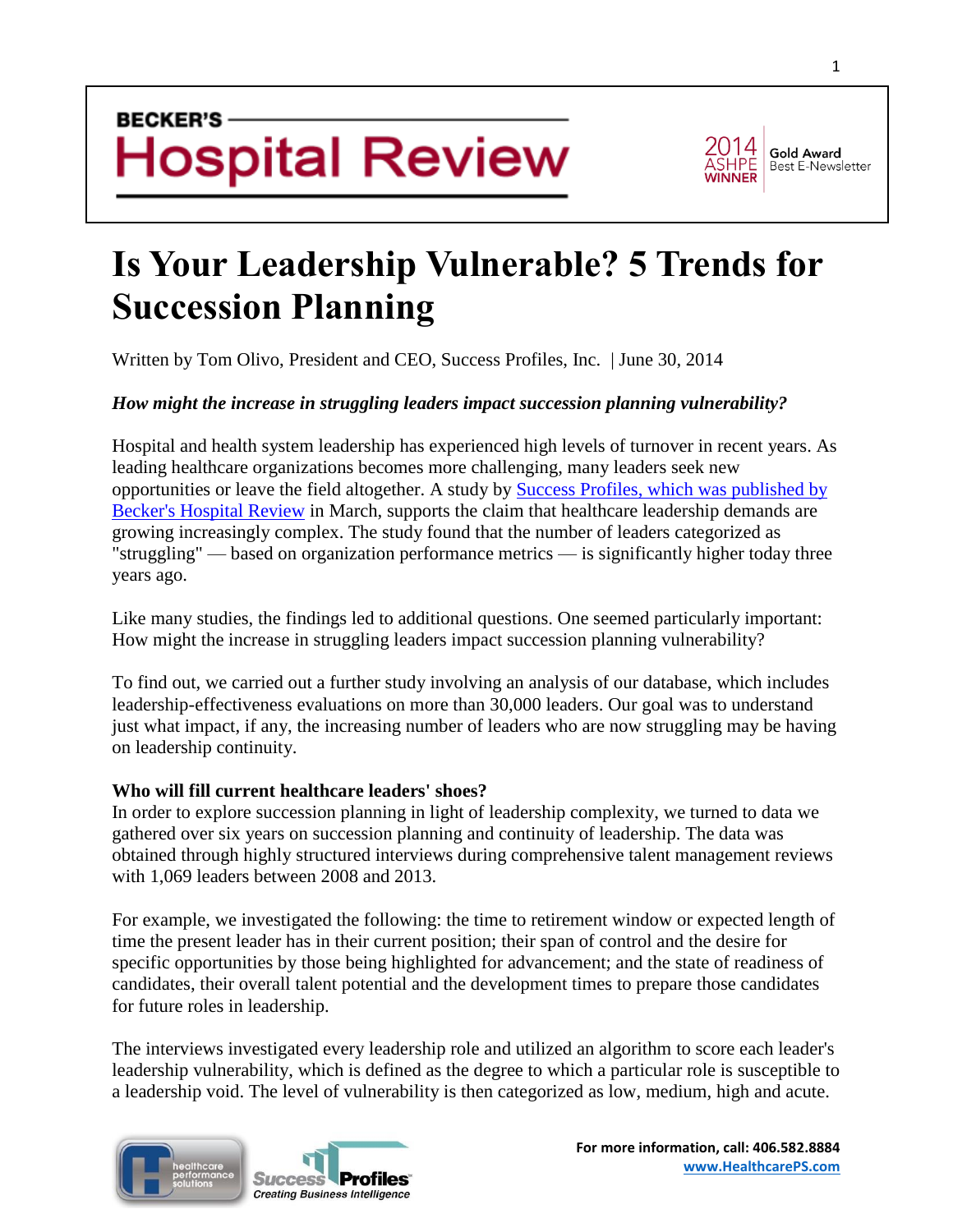#### **1. Time-to-retirement among healthcare leaders shortening**

It is well understood that the age demographic of current leaders indicates that many will be exiting healthcare leadership roles over the coming years. Almost 50 percent of members of the American College of Healthcare Executives are over the age of 50. Our analysis demonstrated the same trends: 26 percent of all leaders (executives, directors and managers) have less than 24 months until their retirement, and that figure increase to 38 percent for the executive-only group (see Diagram 1).

#### **Diagram 1**

| <b>All Leaders Retirement</b>                      |             |             |             |
|----------------------------------------------------|-------------|-------------|-------------|
| <b>Window</b>                                      | 2008 - 2009 | 2010 - 2011 | 2012 - 2013 |
| Average # of Years                                 | 12.46       | 8.72        | 6.87        |
| Less than 24 months                                | 3%          | 11%         | 26%         |
|                                                    |             |             |             |
|                                                    |             |             |             |
| <b>Executives only</b><br><b>Retirement Window</b> | 2008 - 2009 | 2010 - 2011 | 2012 - 2013 |
| Average                                            | 9.24        | 7.54        | 5.13        |
| Less than 24 mo.                                   | 4%          | 16%         | 38%         |

### **2. Overall organizational leadership vulnerability on the rise**

To form a baseline, we wanted to understand what was happening at an organizational level.

What we discovered was that previously low and medium levels of vulnerability have been declining since 2008, and high and acute levels of vulnerability were increasing. In fact, the combined scores of high and acute levels of vulnerability rose from 13 percent to 41 percent over the period of the study, and the lowest level of vulnerability fell from 53 percent to 31 percent (see Diagram 2). In other words, organizations overall are more susceptible to leadership voids.

It is likely that where there are high and acute levels of vulnerability that the only way to fill a vacancy would be to go outside the organization, which has both fiscal and time-lag implications. Additionally, during the period of vacancy, there will be the need for others to take up all or part of the responsibilities, adding to the complexity of other leaders in the organization.

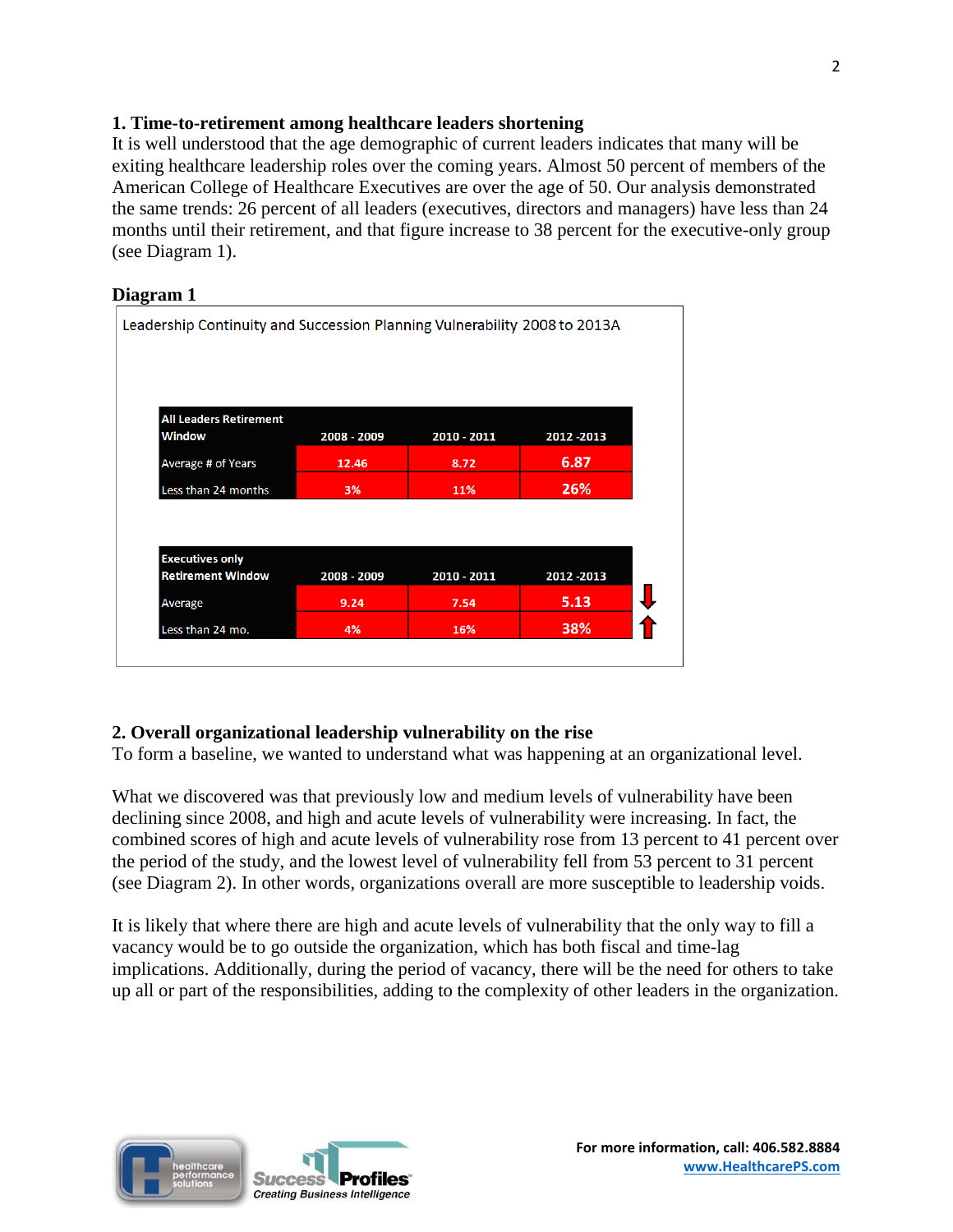



#### **3. Interim vs. permanent appointments increasingly common**

From 2008-2009, 87 percent of newly appointed healthcare leaders could immediately assume roles on a permanent basis. In other words, they were capable and ready to do so. For 2012-2013, this percentage had dropped to 40 percent, whilst the number of people who were not ready at all (in the time frame required) had risen from 5 percent to 27 percent.

We also measured those who would be unable to fill a role in a short term/interim fashion, and found this had increased from 7 percent to 22 percent.

#### **4. Leadership roles increasingly must be split**

For completeness, we also assessed whether a leadership role would need to be split due to factors such as the incumbent's span of control, which would simply be too great to be considered for just one individual to take over. The results (see Diagram 3; "yes" = split role, "no" = no split) show that the need to split a role is also increasing, which suggests leadership roles are indeed becoming more complex. This has various impacts, including additional financial demands on salaries and benefits.

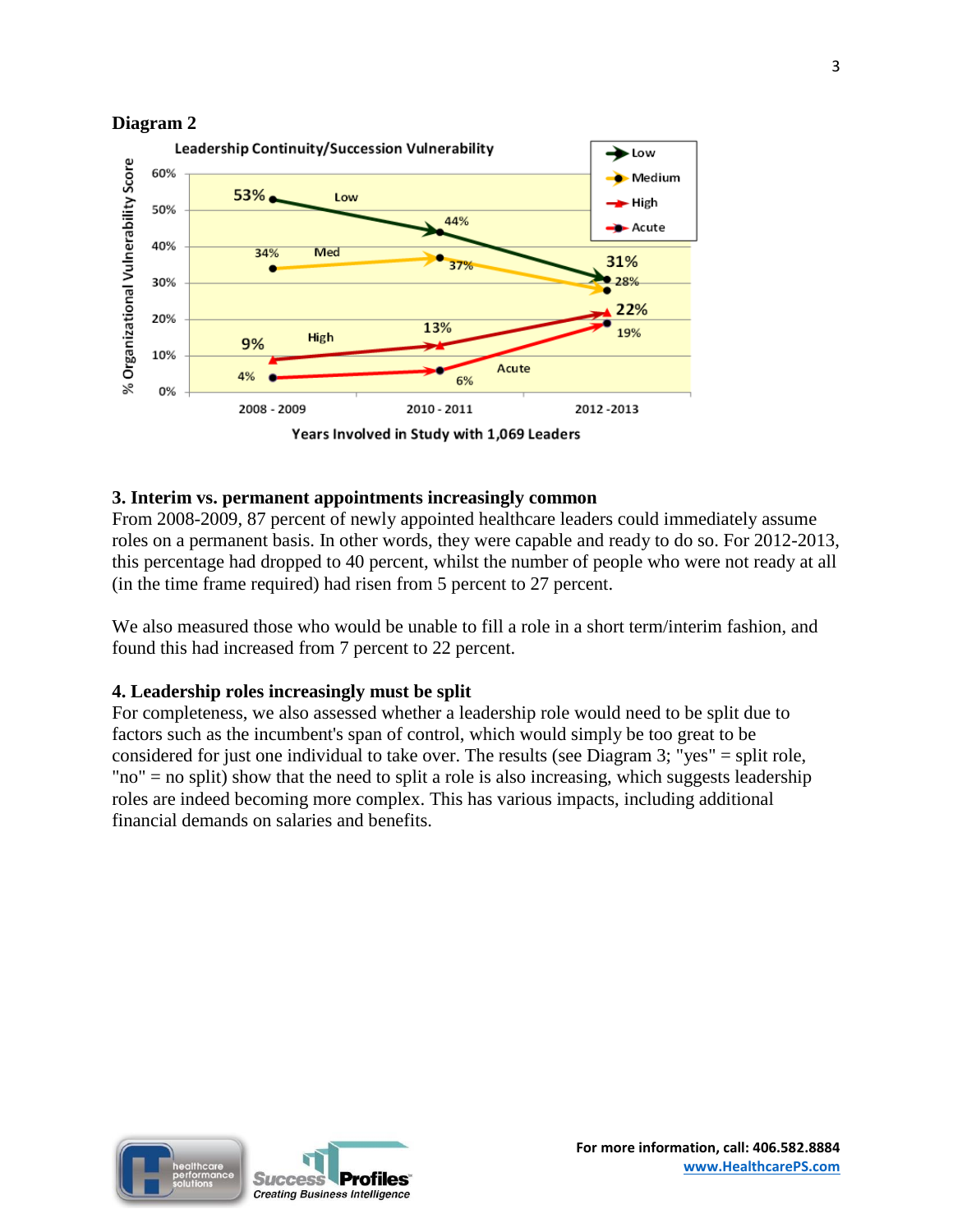



Additionally, role splitting is more prominent among executives (compared to directors and managers). Twenty-one percent (roughly 1 in 5) of roles will need to be split to allow new leaders to inherit a span of control for which they are prepared and ready, according to our analysis.

### **5. Leadership readiness for next role has dropped**

"Bench strength" — or the readiness level of leaders — is also decreasing. When we investigated the state of readiness, including the development times required for individuals to fill leadership roles we discovered fewer individuals are ready immediately for a promotion to a more complex assignment (see Diagram 4).

In 2008-2009, 60 percent of individuals were ready immediately. By 2012-2013, this had fallen to 31 percent. The percentage of leaders requiring more than five years of development had risen to 44 percent from a base of 1 percent within the same time frame. We would hope these findings alone will generate serious debate, since if these trends continue, the situation is untenable. How can you run an effective high performing team if you do not have players that can fill vital roles when the need arises? The answer is simple. You can't.

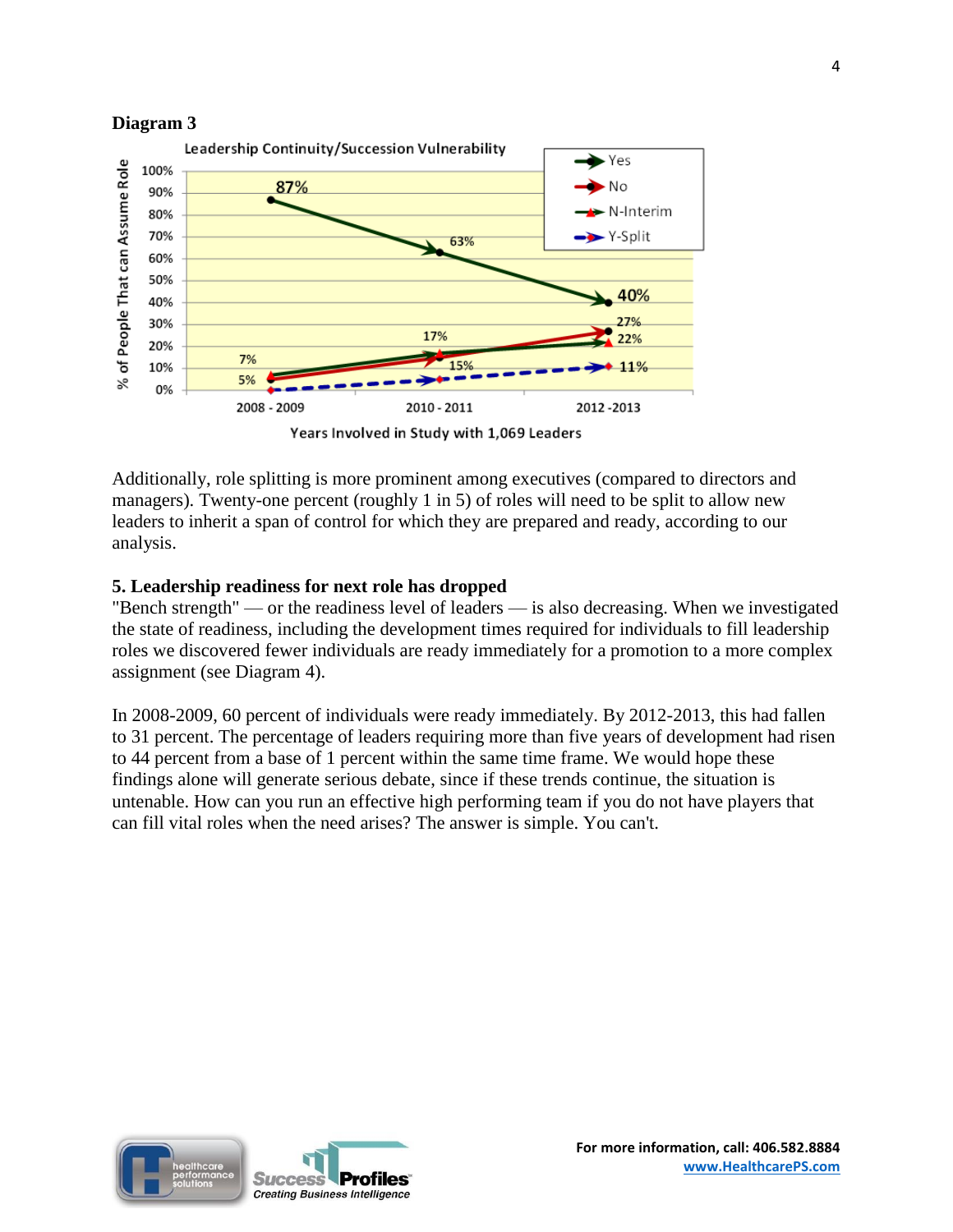



#### **Summary**

This analysis of leadership continuity and succession plan vulnerability point clearly at the dilemmas that healthcare is facing. Given the importance of healthcare, coupled with a more challenging leadership climate, how can future healthcare leaders be either developed or appointed into roles in which they can succeed?

Frank Pinkosky, executive vice president and chief human resource officer at The Guthrie Clinic in Sayre, Pa., says identifying future leaders early in their careers will become increasingly important. "We've also got to do a better job of identifying future talent from our emerging leaders," he says. "I have a strong belief we have more talent than we realize, but we're not identifying or taking advantage of that emerging talent yet."

Given the demographic of the current leadership group, it becomes even more concerning that our analysis finds a rapidly dwindling pool of readily available talent who can meet the demands of leadership.

If we were to agree that leadership has an effect on every single measure of delivery, including patient outcomes, patient experience, employee engagement, financial success and so on, why is it that the majority of Systems do not have formalized succession plans with every conceivable leadership base covered from the "bench"?

Perhaps the "urgent" is driving out the important?

Jon C. Cecil, FACHE, chief human resource officer at Lee Memorial Health System in Fort Myers, Fla., thinks a lack of urgency around succession planning is at play, despite its importance. "Could a contributor to this drop, besides the obvious aging demographics and increased complexity, be due to the fact many CEOs did not take succession planning seriously?" he wonders.